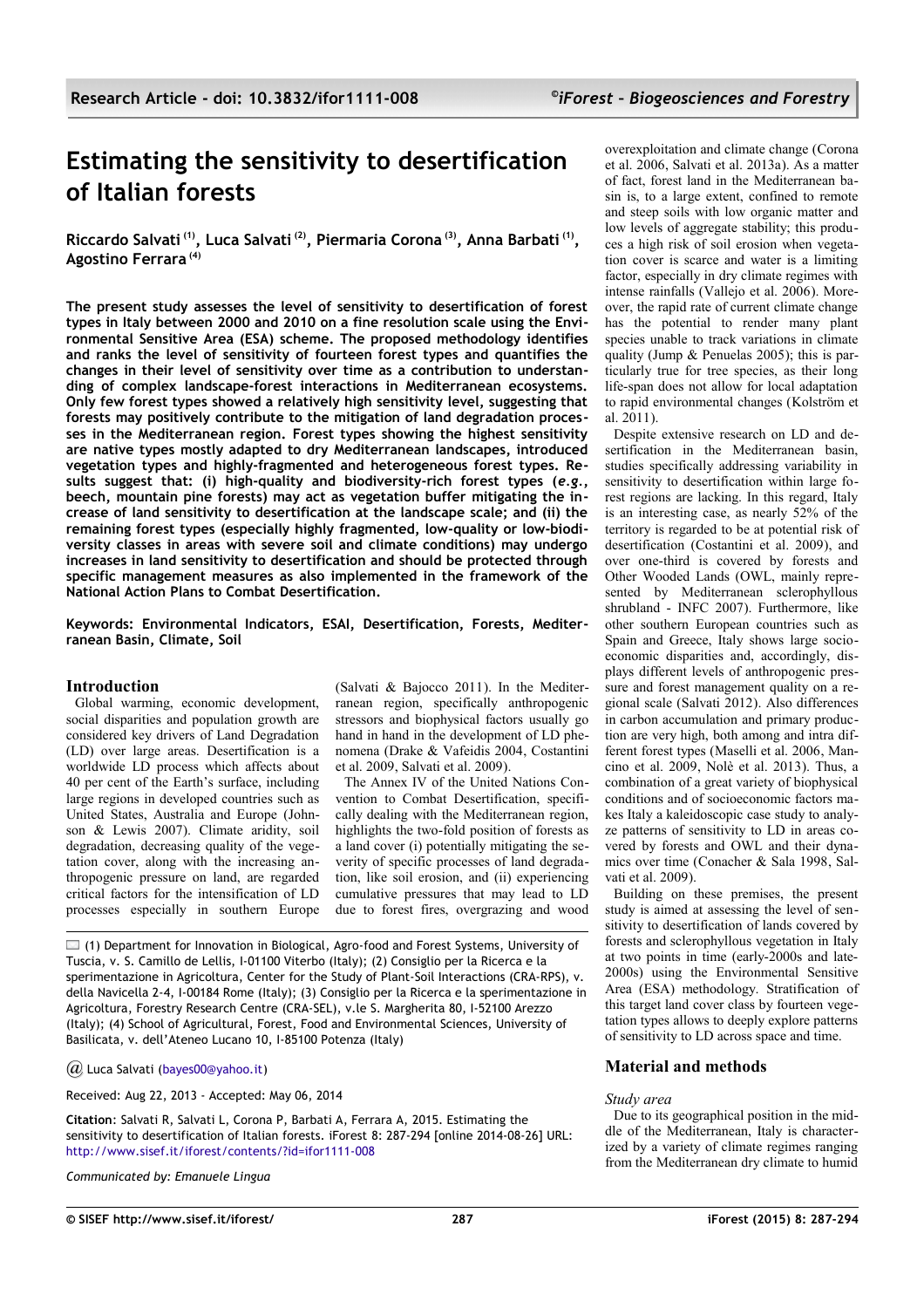<span id="page-1-0"></span>**Tab. 1** - Summary of the variables processed to map the ESAI in Italy in the reference period.

| Variable                                               | Source                                                         | 2000                | 2010                   |  |  |
|--------------------------------------------------------|----------------------------------------------------------------|---------------------|------------------------|--|--|
| Average annual<br>rainfall<br>Average aridity<br>index | Analysis from the<br>National Agrometeoro-<br>logical Database | 1991-2000           | 2001-2010              |  |  |
| Slope aspect                                           | <b>ASTER GDEM</b>                                              | 20 m Digital        | 20 m Digital           |  |  |
|                                                        |                                                                | Elevation Model     | <b>Elevation Model</b> |  |  |
|                                                        |                                                                | of Italy            | of Italy               |  |  |
| Soil Quality                                           | Joint Research Centre                                          | European Soil Data- | European Soil Data-    |  |  |
| Index                                                  | (Ispra), European Soil                                         | base supplemented   | base supplemented      |  |  |
|                                                        | Bureau                                                         | with national data  | with national data     |  |  |
|                                                        |                                                                | sources             | sources                |  |  |
| Land-use intensity                                     | Italian Agency for                                             |                     |                        |  |  |
| Vegetation                                             | <b>Environmental Research</b>                                  | <b>CLC 2000</b>     | <b>CLC 2006</b>        |  |  |
| <b>Ouality Index</b>                                   | and Protection (ISPRA)                                         |                     |                        |  |  |
|                                                        | Population density National Census of                          | 2001                | 2011                   |  |  |
|                                                        | Population growth Population (ISTAT)                           | 1991-2001           | 2001-2011              |  |  |

and wet continental regimes. However, climate is generally mild with dry and hot summers and relatively wet winters in most of the country. The amount of precipitation generally increases with elevation (ranging from an average of 400 mm per year in southern Italy to over 3000 mm in the Alpine mountain ranges), while temperature regimes follow the reverse pattern (Salvati & Bajocco 2011). The physiognomy and spatial distribution of native forest vegetation is mainly determined by this temperature/precipitation gradient; xerophytic pinewoods dominate in the coasts and lowlands (Mediterranean pines) and in dry mountain sites (mountain pines), while in wet high elevations of Alpine and Apennine mountain ranges coniferous forest are dominated by spruce (*Picea abies* (L.) Karst.), fir (*Abies alba* Mill.), larch (*Larix decidua* Mill.) and arolla pine (*Pinus cembra* L.). Likewise, shrublands (high and low maquis), evergreen

oaks and thermophilous deciduos species (oaks, chestnut) grow in vegetation belts under the influence of Mediterranean climate (thermo- to supramediterranean), while beech (*Fagus sylvatica* L.) and mixed mesophytic deciduous forest are found in mountainous areas with temperate climates.

## *Data and variables*

The Environmentally Sensitive Area (ESA) approach is a widely applied methodology to evaluate and map the sensitivity of land to desertification (Kosmas et al. 1999, Bakr et al. 2012). The main advantages of the ESA are the flexibility in the use of the input variables and the robustness of the approach to quantify the sensitivity of land to desertification. The outcome of the ESA model is a composite index of environmental quality called ESAI (Environmental Sensitive Area Index). ESAI ranges from 1 (the lowest land sensitivity to degradation) to 2 (the highest

<span id="page-1-1"></span>**Tab. 2** - Corine Land Cover fourth-level nomenclature for forest and sclerophyllous vegetation.

| Level 1       | Level 2 | Level 3      | <b>Level 4</b>                                            |
|---------------|---------|--------------|-----------------------------------------------------------|
| 3. Forests    |         |              | 3.1. Forests 3.1.1. Broad- 3.1.1.1. Evergreen oaks forest |
| and semi-     |         |              | leaved forest 3.1.1.2. Deciduous oaks forest              |
| natural areas |         |              | 3.1.1.3. Mesophytic deciduous mixed forest                |
|               |         |              | 3.1.1.4. Chestnut forest                                  |
|               |         |              | $3.1.1.5$ . Beech forest                                  |
|               |         |              | 3.1.1.6. Hygrophilous riparian forest                     |
|               |         |              | 3.1.1.7. Non-native broadleaves forest and/or             |
|               |         |              | plantation                                                |
|               |         | 3.1.2. Coni- | 3.1.2.1. Mediterranean pines forest                       |
|               |         |              | ferous forest 3.1.2.2. Mountain pines forest              |
|               |         |              | 3.1.2.3. Fir forest                                       |
|               |         |              | 3.1.2.4. Larch and/or arolla pine forest                  |
|               |         |              | 3.1.2.5. Non-native conifer forest and/or planta-         |
|               |         |              | tion                                                      |
|               |         |              | $3.2.3$ . Sclero- $3.2.3.1$ . High shrublands             |
|               |         |              | phyllous ve- 3.2.3.2. Low shrublands and garrigues        |
|               |         | getation     |                                                           |

sensitivity to degradation). Different classification systems are commonly used to map land sensitivity to degradation (Basso et al. 2000). In the present study we adopted the classification provided by European Environment Agency (2009) for descriptive purposes: (i) non affected areas or very low sensitive areas to LD (ESAI < 1.2); (ii) low sensitive areas to LD  $(1.2 \leq$  ESAI  $\leq$  1.3); (iii) medium sensitive areas to LD  $(1.3 \leq$  ESAI  $\leq$ 1.4); and (iv) sensitive areas to LD (ESAI  $>$ 1.4). Efforts to prevent or mitigate land degradation should be targeted to medium-sensitive and sensitive areas respectively: the former being lands in which any change in the delicate balance of biophysical conditions and human activity is likely to bring about desertification, while the latter being already degraded through past misuse (Kosmas et al. 1999).

The ESA method has been extensively validated at several sites in southern Europe (Kosmas et al. 1999, Basso et al. 2010, Bajocco et al. 2011, Salvati et al. 2013b, 2013c), in middle and far East (Sepher et al. 2007, Honardoust et al. 2011) and in Africa, also for climate change analysing (Topa et al. 2013, Iavazzo et al. 2013); a regional assessment (Lavado Contador et al. 2009), based on heterogeneous geographical datasets with different reliability, indicates the ESAI as a proxy for land degradation processes and identifies correlations with a number of indicators of soil degradation. Ferrara et al. (2012) evaluated the stability of the ESAI using statistical analysis and the sensitivity to changes in the composing indicators. Results of this statistical exercise indicate that the ESAI is a stable and reliable composite index, poorly affected by spatial and temporal heterogeneity in the composing indicators (Salvati et al. 2009). A complete reference list of all recent ESA methodology applications can be found in Ferrara et al. (2010).

Following the ESA methodology, the indicators selected to analyze sensitivity to LD in areas covered by forest and sclerophyllous vegetation in Italy refer to four themes [\(Tab.](#page-1-0) [1\)](#page-1-0): climate quality, soil quality, vegetation and land-use quality, and human pressure on land (*e.g.*, based on population density and growth over time and land-use intensity) as a proxy for land management quality (Salvati & Bajocco 2011). We covered a time period encompassing the last decade between the early 2000s and the late 2000s. To our knowledge, the selected data sources are the most reliable and updated for regional and country level assessments of the ESAI in Mediterranean countries (see also Salvati 2012 for a discussion on supply-demand of statistical data in desertification matters). Indicators of land sensitivity were obtained by applying a standard weighting system (ranging from 1 to 2 - see Salvati & Bajocco 2011 for the full table of weights) to each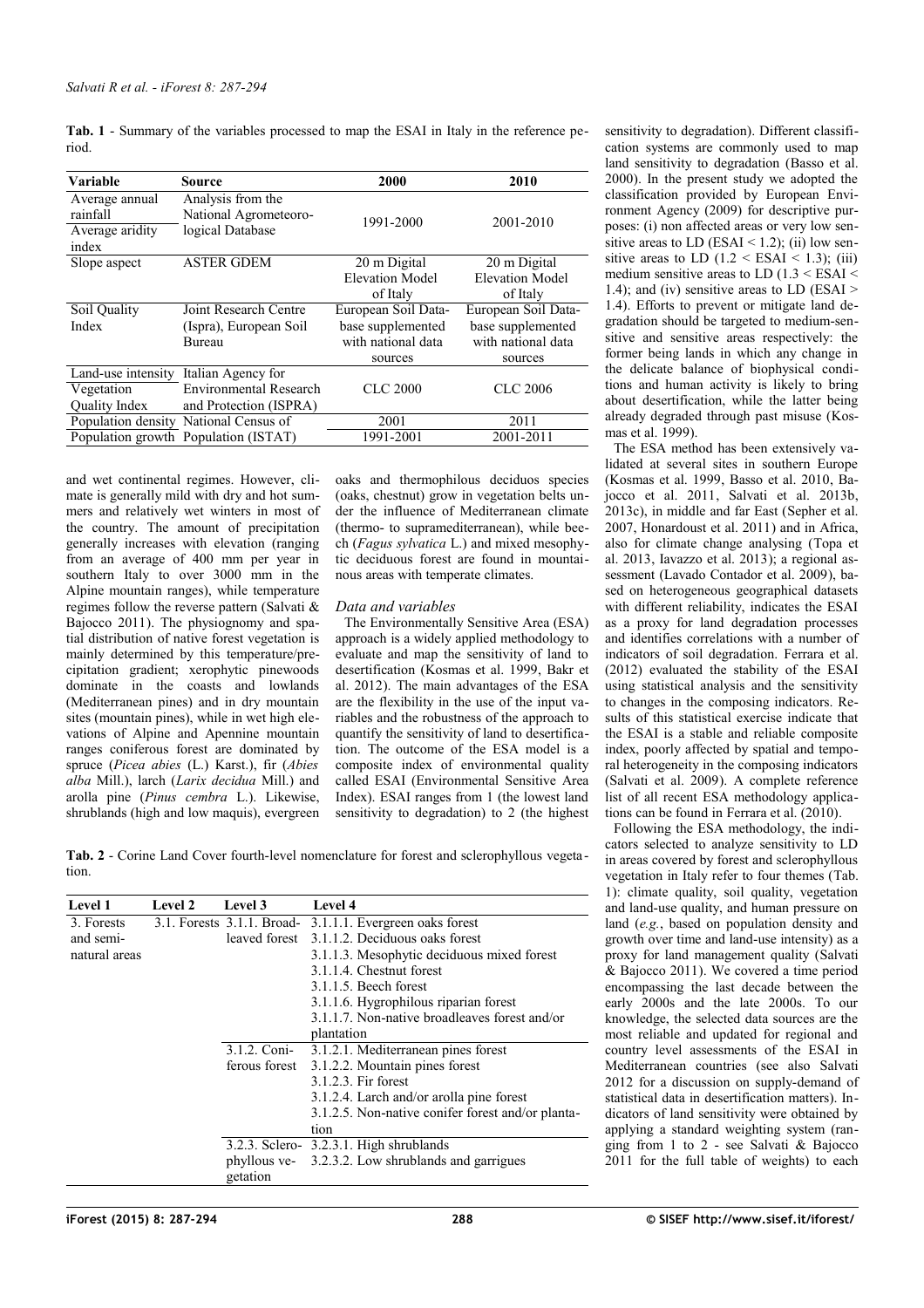

<span id="page-2-0"></span>Fig. 1 - The spatial analysis procedure developed to assess sensitivity to desertification of the different forest types occurring in Italy during the investigated time period.

considered variable. The scoring system was based on the known relationship between each factor and land degradation processes (Kosmas et al. 1999, Basso et al. 2000, 2010, Bajocco et al. 2011, 2012, Ferrara et al. 2012, Lavado Contador et al. 2009). The ESAI was estimated in each spatial unit and year as the geometric mean of the variables described above. The spatial resolution of ESAI maps is 1 km<sup>2</sup> (Salvati 2012), according to Basso et al. (2000), and it is coherent with the resolution of the single layers.

## *Statistical analysis*

We used the CLC 2000 and CLC 2006 datasets available in Italy at the fourth hierarchical level [\(Tab. 2\)](#page-1-1), to map into fourteen vegetation classes on a 1:100.000 scale (minimum mapping unit 25 ha) the land covered by forests and sclerophyllous vegetation in Italy (over 75 000 km<sup>2</sup>). Following Salvati et al. (2013b, 2013c), CLC 2000 and ESAI 2000 as well as CLC 2006 and ESAI 2010 maps were overlaid [\(Fig. 1\)](#page-2-0) to derive a descriptive statistics for ESAI (mean, range and maximum score) for different spatial units, using the "zonal statistics" tool provided with the ArcGIS software (ESRI, Inc., Redwoods, USA). This procedure computes a surface-weighted average of the ESAI values (*i.e.*, recorded on each elementary pixel) belonging to the analyzed spatial unit. Selected spatial units were: whole Italian territory, main geographical divisions of the country (north, center and south), and the spatial coverage of each single class of forest and shrubland types mapped by CLC. The three descriptive statistics reported above were selected to provide a comprehensive picture of the sensitivity level of each forest/shrubland type. The average ESAI value tracks the general pattern of land sensitivity to degradation, over the area covered by a given vegetation type at a given point in time, while the maximum ESAI identifies the highest degree of sensitivity; the range in the ESAI scores estimates the overall variability in the sensitivity level by class and year (Salvati et al. 2013c).

The analysis of short-term (2000-2010) changes of the ESAI is justified by an intensification of environmental conditions leading to LD observed in the last decade (see Salvati & Bajocco 2011 and references therein). Significant changes over time in land sensitivity to degradation were checked by using non-parametric inference (Mann-Whitney U test) testing at *p* < 0.001 after Bonferroni's correction for multiple comparisons when appropriate. Effectiveness of the applied method has been also shown by Salvati  $\text{et al.}$  (2013b).

The analysis was carried out in four steps: (i) evaluating the degree and short-term changes of land sensitivity to degradation over the whole Italian territory; (ii) ranking the lands covered by the fourteen classes of forest and shrubland vegetation according to the ESAI score processed for different levels of spatial aggregation (national and by geographical divisions); (iii) estimating absolute and percent changes of ESAI by vegetation class along the study period; and (iv) comparing changes in forest sensitivity to degradation (*i.e.*, changes in the ESAI by class) along the study period with changes in the level of sensitivity to degradation measured at the country/regional scale (see point i). A score difference  $(ESAI<sub>sc</sub>)$  was computed by subtracting the ratio of each class ESAI (ESAI<sub>c</sub>) to the average ESAI measured on a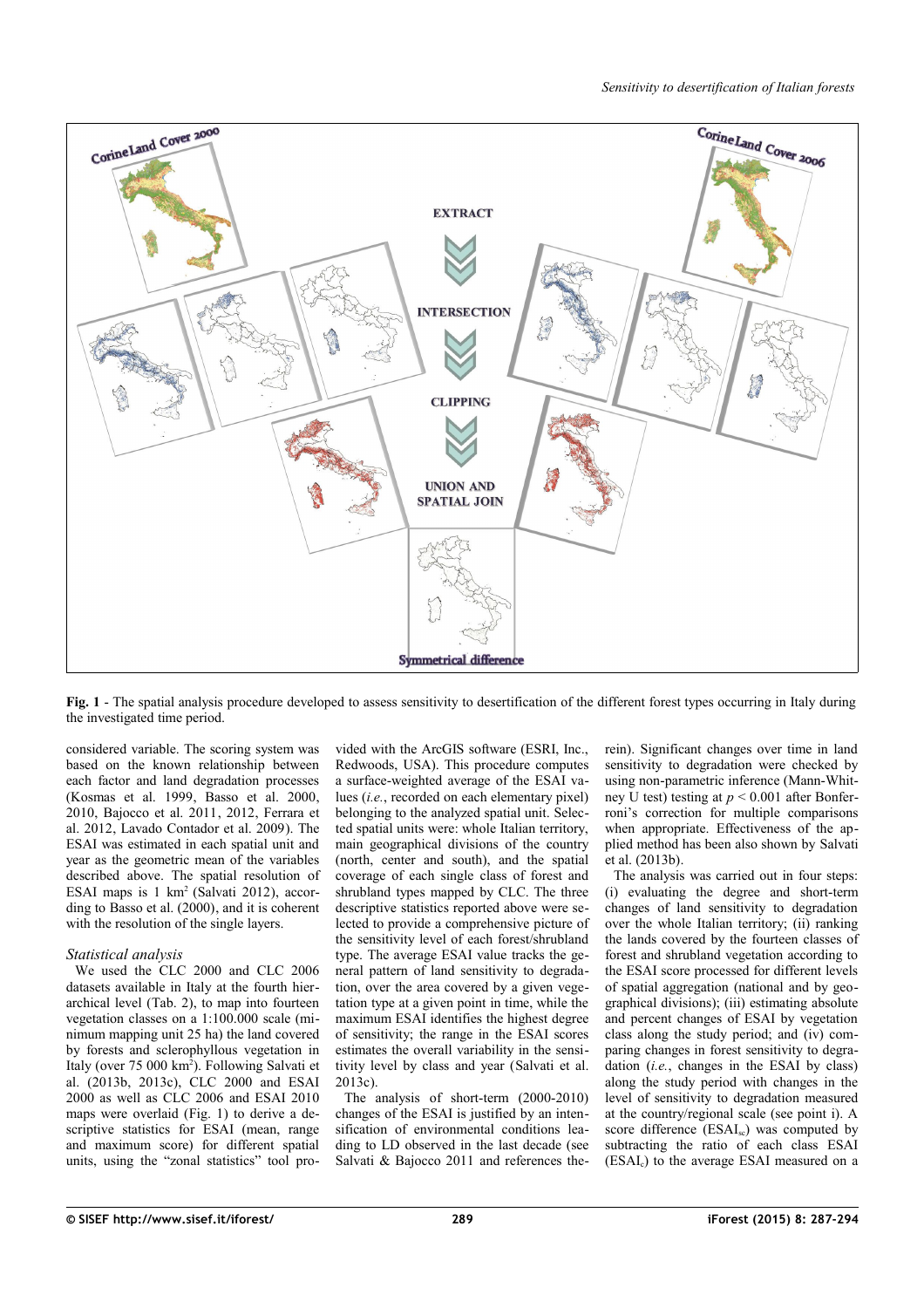<span id="page-3-1"></span>**Tab. 3** - ESAI statistics in Italy by geographical region and year.

| <b>Scores</b>     | Year                  | North | Center | South    | <b>Italy</b> |
|-------------------|-----------------------|-------|--------|----------|--------------|
| Average           | 2000                  | 1.329 | 1.345  | 1.4      | 1.362        |
| <b>ESAI</b> score | 2010                  | 1.347 | 1.355  | 1.382    | 1.363        |
|                   | Annual change $(\% )$ | 0.14  | 0.07   | $-0.13$  | 0.01         |
| Maximum           | 2000                  | 1.615 | 1.626  | 1.713    | 1.713        |
| <b>ESAI</b> score | 2010                  | 1.631 | 1.647  | 1.713    | 1.713        |
|                   | Annual change $(\% )$ | 0.1   | 0.13   | $\Omega$ |              |
| <b>ESAI</b>       | 2000                  | 0.507 | 0.501  | 0.573    | 0.605        |
| range             | 2010                  | 0.522 | 0.522  | 0.588    | 0.605        |
|                   | Annual change $(\% )$ | 0.3   | 0.42   | 0.26     | $\Omega$     |

country scale  $(ESAI_n)$  in 2010 with that calculated in 2000 (eqn. 1):

$$
ESAI_{sc} = \left(\frac{ESAI_{c,2010}}{ESAI_{n,2010}}\right) - \left(\frac{ESAI_{c,2000}}{ESAI_{n,2000}}\right)
$$

# **Results**

### *Evaluating the degree and short-term changes of land sensitivity to degradation at national scale*

The average ESAI score for the whole Italian territory has been stable around 1.36 between 2000 and 2010, corresponding to a medium level of sensitivity [\(Tab. 3\)](#page-3-1). In southern Italy the average ESAI score reached sensitive areas levels: 1.4 in 2000 slightly decreasing to 1.382 in 2010, with local peaks of maximum ESAI reaching 1.7. The average ESAI score of northern and central Italy ranked these geographical divisions as medium-sensitive areas, in the investigated period, but increased at a higher rate compared with southern Italy, especially in northern Italy (+0.14%). Sensitive areas expanded between 2000 and 2010 in northern and central Italy, as tracked by the changes in maximum ESAI score  $(+ 0.10\%$  and  $0.13\%$ , respectively). Finally, the widest ESAI range was found in southern Italy (0.573 in 2000 increasing to 0.588 in 2010), indicating the highest variability in the environmental conditions on a regional scale. Northern and central Italy showed a similar ESAI range in 2000 and comparable increase in the index during 2000-2010. Changes in the distribution of the ESAI scores were found significant in northern, central and southern Italy

(Mann Whitney U test,  $p < 0.05$ ), but not significant on a national scale (Mann Whitney U test,  $p > 0.10$ ).

The spatial distribution of the ESAI in 2000 and changes during 2000-2010 are mapped in [Fig. 2,](#page-3-0) which shows a certain contagion effect (*sensu* Ricotta et al. 2003). Overall results indicate that the most sensitive areas are located in southern Italy (Apulia, Sicily, flat areas in Basilicata and Sardinia), together with local areas in central Italy (flat and coastal areas along both the Adriatic and the Tyrrhenian sea) and northern Italy (a large part of the Po plain). The short-term increase in the ESAI showed a rather fragmented and heterogeneous spatial pattern with the highest increase along the Apennine mountains, Adige valley in Trentino Alto-Adige and flat areas of Veneto, Emilia Romagna and Tuscany, in Campania as well as in southern Calabria and northern Sicily.

#### *Ranking sensitivity to land degradation under different forest and shrubland types (2000-2010)*

The ESAI average values for all the classes of forest and sclerophyllous vegetation are lower than the national average score (1.36) both in 2000 and 2010 [\(Tab. 4\)](#page-4-0). The highest observed degree of sensitivity (ESAI average  $> 1.30$ ) is found in lands covered by six classes (in decreasing order): Mediterranean



<span id="page-3-0"></span>**Fig. 2** - Maps illustrating the spatial distribution of the ESAI in Italy (A: year 2000) and its change over time (B: ESAI trend 2000-2010).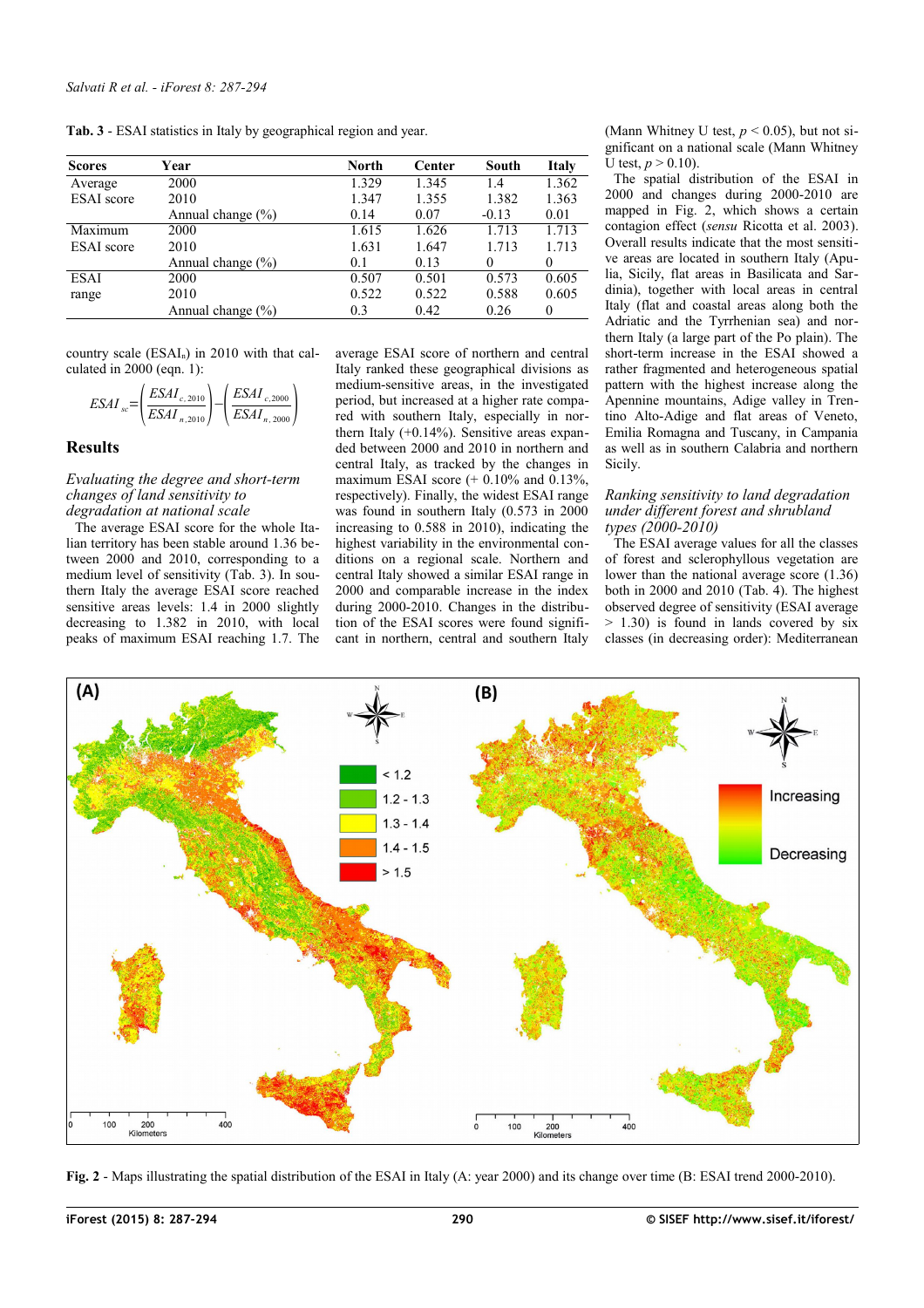<span id="page-4-0"></span>**Tab. 4** - Descriptive statistics of the ESAI by year and forest/shrubland type in Italy. (Max): Maximum value; (Range): difference between the maximum and the minimum ESAI score; (Mean): average ESAI score.

|                                                 | <b>ESAI 2000</b> |      |       |      | <b>ESAI 2010</b> |      |       |      |
|-------------------------------------------------|------------------|------|-------|------|------------------|------|-------|------|
| <b>Forest/shrubland type</b>                    | Area $(km^2)$    | Max  | Range | Mean | Area $(km^2)$    | Max  | Range | Mean |
| Beech forest                                    | 9356             | 1.57 | 0.46  | 1.22 | 9103             | 1.58 | 0.48  | 1.23 |
| Larch and/or arolla pine forest                 | 2504             | 1.49 | 0.36  | 1.23 | 2423             | 1.44 | 0.31  | 1.23 |
| Fir forest                                      | 6135             | 1.53 | 0.42  | 1.23 | 6028             | 1.53 | 0.41  | 1.24 |
| Mesophytic decidous mixed forest                | 8239             | 1.60 | 0.50  | 1.25 | 8178             | 1.61 | 0.50  | 1.26 |
| Chesnut forest                                  | 7165             | 1.63 | 0.52  | 1.26 | 7498             | 1.66 | 0.55  | 1.27 |
| Mountain pines forest                           | 2139             | 1.62 | 0.51  | 1.26 | 2094             | 1.61 | 0.50  | 1.27 |
| Decidous oaks forest                            | 20087            | 1.66 | 0.55  | 1.27 | 19841            | 1.69 | 0.57  | 1.28 |
| Evergreen oaks forest                           | 7351             | 1.68 | 0.55  | 1.30 | 7153             | 1.70 | 0.56  | 1.30 |
| Non-native conifer forest and/or plantation     | 80               | 1.49 | 0.32  | 1.31 | 84               | 1.55 | 0.36  | 1.31 |
| Non-native broadleaves forest and/or plantation | 1462             | 1.69 | 0.58  | 1.31 | 1476             | 1.69 | 0.56  | 1.32 |
| High shrublands                                 | 2689             | 1.64 | 0.49  | 1.32 | 2548             | 1.64 | 0.49  | 1.33 |
| Hygrophylous riparian forest                    | 697              | 1.62 | 0.49  | 1.32 | 673              | 1.65 | 0.51  | 1.34 |
| Low shrublands and garrigues                    | 6487             | 1.74 | 0.61  | 1.33 | 6818             | 1.80 | 0.67  | 1.34 |
| Mediterranean pines forest                      | 1785             | 1.66 | 0.55  | 1.34 | 1768             | 1.68 | 0.55  | 1.34 |

<span id="page-4-1"></span>**Tab. 5** - Descriptive statistics of the ESAI by geographical division, year and forest/shrubland type. (Max): Maximum value; (Range): diffe rence between the maximum and the minimum ESAI score; (Mean): average ESAI score.

|         |                                                 | <b>ESAI 2000</b>                 |      |            |      | <b>ESAI 2010</b>                 |      |            |      |  |
|---------|-------------------------------------------------|----------------------------------|------|------------|------|----------------------------------|------|------------|------|--|
| Area    | Forest/shrubland type                           | <b>Evaluated</b><br>area $(km2)$ | Max  | Range Mean |      | <b>Evaluated</b><br>area $(km2)$ | Max  | Range Mean |      |  |
|         | Northern Beech forest                           | 4151                             | 1.54 | 0.43       | 1.22 | 4114                             | 1.56 | 0.45       | 1.23 |  |
| Italy   | Larch and/or arolla pine forest                 | 2504                             | 1.49 | 0.36       | 1.23 | 2422                             | 1.44 | 0.31       | 1.23 |  |
|         | Fir forest                                      | 6029                             | 1.53 | 0.42       | 1.23 | 5951                             | 1.53 | 0.41       | 1.24 |  |
|         | Mesophytic decidous mixed forest                | 5527                             | 1.60 | 0.50       | 1.25 | 5238                             | 1.61 | 0.50       | 1.27 |  |
|         | Mountain pines forest                           | 1091                             | 1.62 | 0.51       | 1.26 | 1017                             | 1.61 | 0.50       | 1.26 |  |
|         | Chesnut forest                                  | 3778                             | 1.60 | 0.50       | 1.26 | 3820                             | 1.62 | 0.52       | 1.27 |  |
|         | Decidous oaks forest                            | 3869                             | 1.65 | 0.54       | 1.27 | 3764                             | 1.69 | 0.57       | 1.27 |  |
|         | Non-native conifer forest and/or plantation     | 6                                | 1.40 | 0.22       | 1.27 | $\overline{4}$                   | 1.42 | 0.20       | 1.34 |  |
|         | Non-native broadleaves forest and/or plantation | 1080                             | 1.65 | 0.54       | 1.30 | 1077                             | 1.65 | 0.52       | 1.31 |  |
|         | Evergreen oaks forest                           | 113                              | 1.54 | 0.37       | 1.31 | 108                              | 1.54 | 0.37       | 1.33 |  |
|         | Hygrophylous riparian forest                    | 227                              | 1.62 | 0.46       | 1.32 | 214                              | 1.62 | 0.46       | 1.33 |  |
|         | Mediterranean pines forest                      | 144                              | 1.62 | 0.51       | 1.34 | 107                              | 1.61 | 0.44       | 1.34 |  |
|         | High shrublands                                 | 14                               | 1.56 | 0.40       | 1.35 | 40                               | 1.59 | 0.44       | 1.39 |  |
|         | Low shrublands and garrigues                    | 80                               | 1.65 | 0.50       | 1.37 | 99                               | 1.69 | 0.53       | 1.40 |  |
| Central | Beech forest                                    | 1984                             | 1.46 | 0.35       | 1.22 | 1898                             | 1.46 | 0.33       | 1.23 |  |
| Italy   | Mesophytic decidous mixed forest                | 1609                             | 1.56 | 0.45       | 1.23 | 1794                             | 1.55 | 0.42       | 1.24 |  |
|         | Fir forest                                      | 41                               | 1.30 | 0.15       | 1.24 | 41                               | 1.30 | 0.15       | 1.24 |  |
|         | Mountain pines forest                           | 224                              | 1.47 | 0.35       | 1.25 | 228                              | 1.47 | 0.34       | 1.26 |  |
|         | Chesnut forest                                  | 2169                             | 1.63 | 0.51       | 1.25 | 2336                             | 1.66 | 0.52       | 1.26 |  |
|         | Decidous oaks forest                            | 8591                             | 1.64 | 0.51       | 1.26 | 8594                             | 1.69 | 0.57       | 1.27 |  |
|         | Non-native broadleaves forest and/or plantation | 104                              | 1.56 | 0.42       | 1.26 | 104                              | 1.56 | 0.40       | 1.28 |  |
|         | Evergreen oaks forest                           | 2040                             | 1.56 | 0.43       | 1.27 | 2025                             | 1.56 | 0.43       | 1.27 |  |
|         | High shrublands                                 | 288                              | 1.55 | 0.40       | 1.27 | 231                              | 1.56 | 0.42       | 1.28 |  |
|         | Non-native conifer forest and/or plantation     | 9                                | 1.37 | 0.17       | 1.27 | 11                               | 1.55 | 0.33       | 1.32 |  |
|         | Low shrublands and garrigues                    | 368                              | 1.60 | 0.47       | 1.29 | 294                              | 1.60 | 0.47       | 1.29 |  |
|         | Hygrophylous riparian forest                    | 238                              | 1.53 | 0.41       | 1.31 | 163                              | 1.55 | 0.40       | 1.31 |  |
|         | Mediterranean pines forest                      | 334                              | 1.60 | 0.47       | 1.31 | 326                              | 1.60 | 0.47       | 1.31 |  |
|         | Southern Beech forest                           | 3221                             | 1.57 | 0.45       | 1.23 | 3091                             | 1.58 | 0.46       | 1.24 |  |
| Italy   | Mesophytic decidous mixed forest                | 1103                             | 1.59 | 0.47       | 1.25 | 1146                             | 1.59 | 0.47       | 1.26 |  |
|         | Fir forest                                      | 65                               | 1.38 | 0.22       | 1.26 | 36                               | 1.37 | 0.21       | 1.27 |  |
|         | Chesnut forest                                  | 1218                             | 1.60 | 0.45       | 1.27 | 1342                             | 1.64 | 0.49       | 1.29 |  |
|         | Mountain pines forest                           | 824                              | 1.57 | 0.45       | 1.28 | 849                              | 1.59 | 0.46       | 1.29 |  |
|         | Decidous oaks forest                            | 7627                             | 1.66 | 0.54       | 1.28 | 7483                             | 1.68 | 0.56       | 1.29 |  |
|         | Non-native conifer forest and/or plantation     | 65                               | 1.49 | 0.30       | 1.31 | 69                               | 1.49 | 0.31       | 1.31 |  |
|         | Evergreen oaks forest                           | 5198                             | 1.68 | 0.55       | 1.31 | 5020                             | 1.70 | 0.56       | 1.32 |  |
|         | High shrublands                                 | 2387                             | 1.64 | 0.48       | 1.33 | 2277                             | 1.64 | 0.47       | 1.34 |  |
|         | Low shrublands and garrigues                    | 6039                             | 1.74 | 0.58       | 1.33 | 6425                             | 1.80 | 0.66       | 1.34 |  |
|         | Mediterranean pines forest                      | 1307                             | 1.66 | 0.51       | 1.34 | 1335                             | 1.68 | 0.53       | 1.35 |  |
|         | Hygrophylous riparian forest                    | 232                              | 1.60 | 0.47       | 1.34 | 296                              | 1.65 | 0.51       | 1.37 |  |
|         | Non-native broadleaves forest and/or plantation | 278                              | 1.69 | 0.50       | 1.36 | 295                              | 1.69 | 0.51       | 1.36 |  |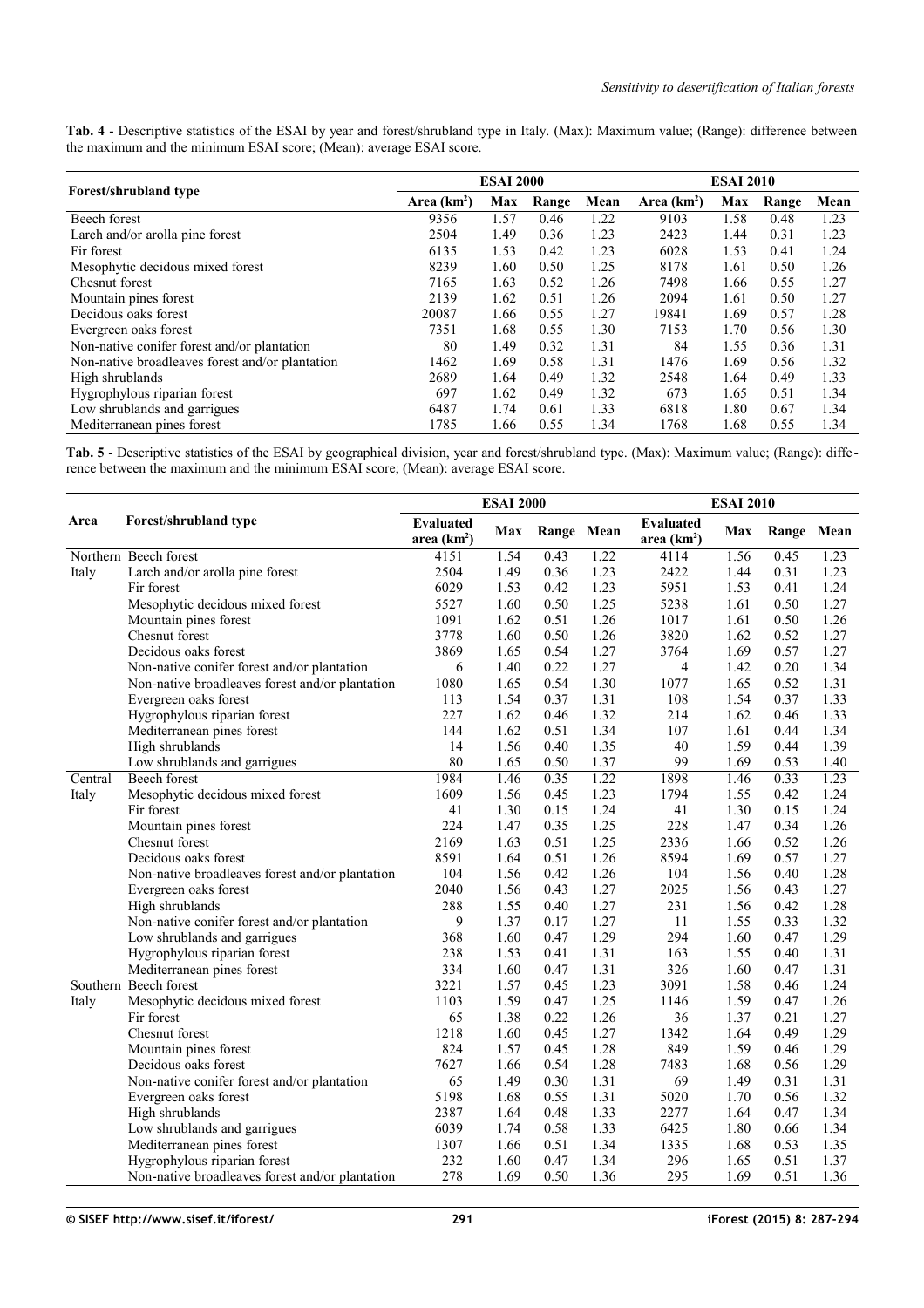<span id="page-5-0"></span>

pine forests, low shrublands and garrigues, hygrophilous riparian forest, high shrublands, plantations of non-native species and evergreen oak forest. The maximum ESAI reflects the occurrence of sensitive areas in all forest types, with low shrublands and garrigues and evergreen oaks forest reaching locally the highest level of sensitivity to land degradation observed at national level (maximum ESAI  $\geq$  1.70). The widest variability in the ESAI scores (ESAI range  $> 0.6$ ) is also found in low shrublands and garrigues. The ESAI score significantly increased from 2000 to 2010 in all examined vegetation classes (Mann Whitney U test, *p* < 0.05), except those dominated by native and non-native conifer species (Mann Whitney U test, *p*  $> 0.10$ ).

Disaggregation of ESAI statistics by the three geographical divisions of Italy provides further insights on spatial patterns of sensitivity to LD in areas covered by forests and shrublands and their dynamics over time [\(Tab. 5\)](#page-4-1). The pool of "sensitive" vegetation types includes the six "sensitive" classes mentioned above in southern and in northern Italy, but only Mediterranean pine forests and hygrophilous riparian forest in central Italy. Interestingly, the average ESAI score of lands covered by shrublands in northern Italy reached in 2010 the range of sensitive areas. However, the highest level of sensitivity to LD observed at national level in areas covered by low shrublands and garrigues and evergreen oaks forests (maximum ESAI ≥ 1.70) is localized in southern Italy.

Changes in the distribution of the ESAI score between 2000 and 2010 show also differences across the country; significant increases were found for all the forest types (Mann Whitney U test, *p* < 0.05) except for (Mann Whitney U test,  $p > 0.10$ ):

- forests dominated by native conifers in northern Italy;
- evergreen oaks forests, hygrophilous riparian forests, Mediterranean pines, fir forests and low shrublands and garrigues in central Italy;
- non-native broadleaved and conifer forest and plantations in southern Italy.

#### *Comparing changes in forest sensitivity to degradation with changes in sensitivity to degradation at the regional scale*

[Fig. 3](#page-5-0) illustrates a change detection analysis (2000-2010) for the ESAI score observed for each forest type compared with the same score dynamics observed on a national/regional level. This analysis indicates that various forest types experienced lower increases in the ESAI compared to the respective values observed for the whole landscape, but with a heterogeneous pattern observed at the regional scale. The classes experiencing a higher rate of increase of the ESAI than that observed in the landscape are:

- in northern Italy: non-native conifers, high/ low shrublands and garrigues;
- in central Italy: non-native forests, high shrublands, deciduous oaks forests and chestnut forests;
- in southern Italy: all classes, with the highest normalized score difference found for hygrophylous riparian forests, non-native forests.

# **Discussion**

Prevention or mitigation of land degradation is a crucial issue for the sustainable management of forest and OWL in dryland regions of Italy (Corona 2005, Corona et al. 2006, 2009). The present study proposed a methodology to map and rank sensitivity to LD of areas covered by forests and shrublands in Italy. It also seeks out to assess variation in sensitivity levels over time as a contribution to understanding of complex landscape-forest interactions in Mediterranean dry ecosystems, possibly leading to LD processes. Although the geographical distribution of sensitive areas has been recently expanding in Italy [\(Fig. 2\)](#page-3-0), it seems clear that areas covered by forest and shrublands are, to a large extent, ranked as medium sensitivity areas. This finding confirms the positive role of forest and other wooded lands for preventing LD in the Mediterranean region (Corona et al. 2006), but at the same time is an early warning indicator for forest and rangeland management. Taken together,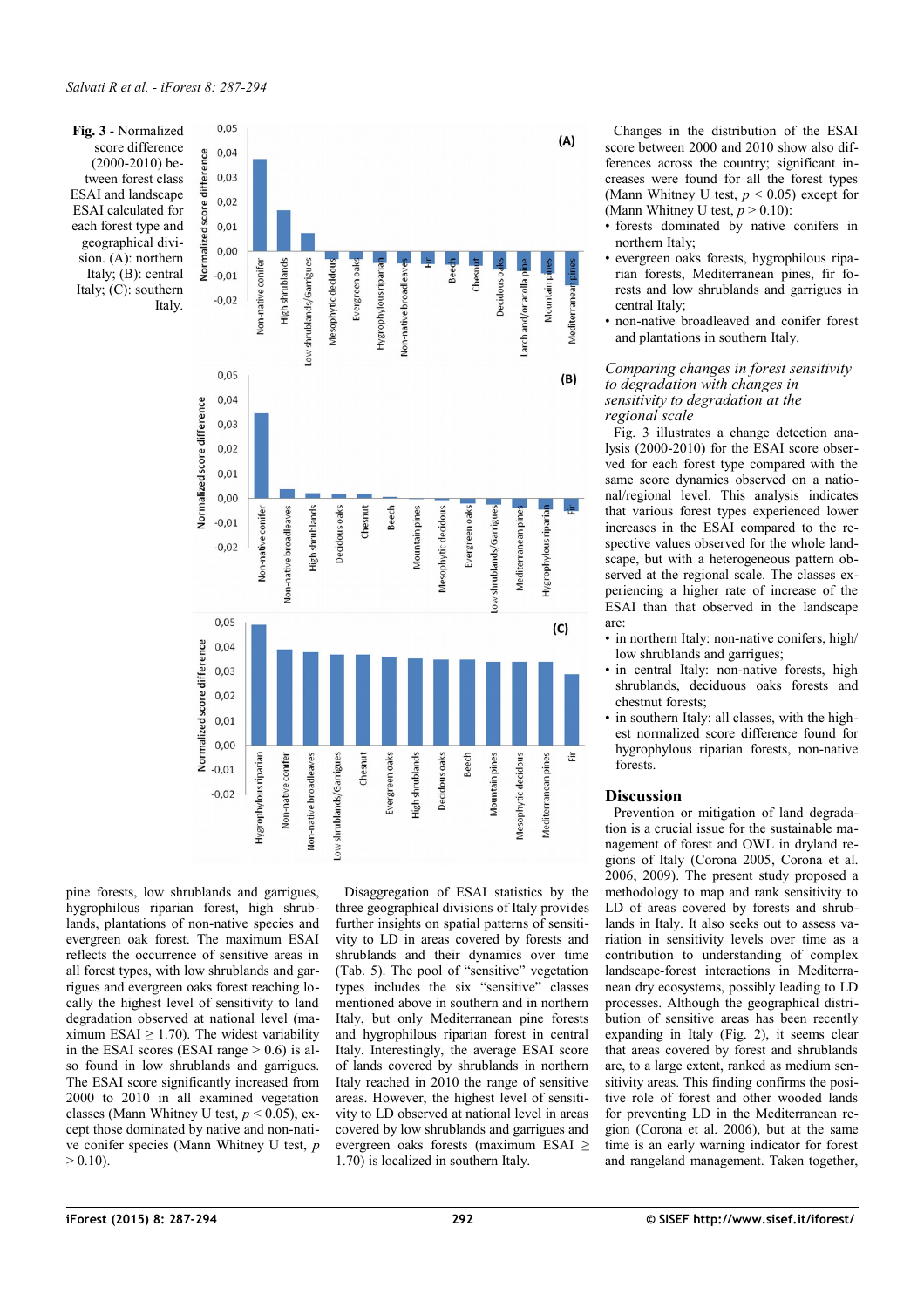results indicate a clear picture where the most sensitive lands are covered by native vegetation types adapted to dry climates and low-quality soils (*e.g.*, low and high shrublands, Mediterranean pines and evergreen oaks forests) or forest and plantations of non-native species and riparian vegetation located in flat and internal lowland areas exposed to anthropogenic stressors (*e.g.*, landuse change, pollution, high population density).

Not surprisingly, critical areas are associated to low shrublands and garrigues that are, most likely, degraded successional stages of former Mediterranean forest types, like evergreen oak forests and Mediterranean pine forests. Prevention from further degradation in these Mediterranean forests must nowadays cope with cumulative disturbances, like short-term wildfire recurrence (Barbati et al. 2013).

Another interesting finding is the convergence of the six "sensitive" vegetation classes in northern and southern Italy. This result might be explained by the substantial increase of the average ESAI in northern Italy, due to the reduction of rainfall amounts and increasing population density (Salvati & Bajocco 2011); conversely in southern Italy, slight improvements in the ESAI conditions have been occurring in the last years (Salvati et al. 2013b), in turn linked with natural forestation (Corona et al. 2009, Mancino et al. 2013) and a slowly declining human pressure on land (*e.g.*, reduced population density due to land abandonment) in marginal rural districts (Salvati & Zitti 2011).

As far as increases in the ESAI are concerned, forest dominated by native coniferous species appear, on a national scale, less affected than other vegetation types. On the other hand, worsening of the climatic and socioeconomic driving factors leading to LD, which occurred in coastal and flat areas of northern and central Italy and in scattered areas of southern Italy [\(Fig. 2\)](#page-3-0), might explain the disproportionately high increase of the ESAI score between 2000 and 2010, especially for plantations of non-native species and shrublands [\(Fig. 3\)](#page-5-0).

## **Conclusions**

The ESAI approach is considered one of the most reliable proxy to map areas that are (or might be) affected by LD processes and should be protected through dedicated management measures implemented in the framework of the National Action Plans to combat desertification. The Mediterranean area is recognized as an especially vulnerable region to land degradation and global climate change and that this issue cannot be underestimated by the scientific and policy making community (Lavado Contador et al. 2009, Salvati & Bajocco 2011, Salvati et al 2013d).

In order to target preventive and mitigation measures in forest and shrublands, however, field-based indicators of land degradation should be collected to validate ESAI assessments (Corona et al. 2006), eventually combined with remotely sensed monitoring of forest conditions (Corona et al. 2008). LD monitoring would be particularly crucial in areas experiencing rapid changes in climate quality (*e.g.*, reduced precipitation rates over a relatively short time or recurrent drought episodes, intense rainfall events, continuous increase in summer temperatures causing vegetation stress, etc.) and cumulative environmental pressures (*e.g.*, repeated burning, fragmentation of forest land at the urbanwildland interface). Specific prevention and mitigation strategies should be implemented according to local socioeconomic and environmental contexts, *e.g.*, by identifying homogeneous local districts as suggested by Salvati & Zitti (2011).

The diverging results derived from the analysis carried out in the three Italian regions corroborate this finding. The implementation of Regional Action Plans (actually enforced in law in some Italian administrative regions) could definitely address the urgent need for context-based policies (Salvati 2012). Preventing the fragmentation of forest land, protection of forest from mega-fires or repeated burning and overgrazing and the conversion from coppice to high stands are all potentially effective measures for the mitigation of LD processes and should be considered in Regional Action Plans as a contribution to sustainable land management practices.

## **Acknowledgments**

This work was partially carried out under the research project "Development of innovative models for multi-scale monitoring of ecosystem services indicators in Mediterranean forests", funded by the FIRB2012 program of the Italian Ministry of University and Research (project coordinator: F. Lombardi). The Authors are deeply grateful to two anonymous reviewers who helped to significantly improve the manuscript.

## **References**

- Bajocco S, Salvati L, Ricotta C (2011). Land degradation *vs.* fire: a spiral process? Progress in Physical Geography 35 (1): 3-18 - doi: [10.1177/](http://dx.doi.org/10.1177/0309133310380768) [0309133310380768](http://dx.doi.org/10.1177/0309133310380768)
- Bajocco S, De Angeli, A, Perini L, Ferrara A, Salvati L (2012). The impact of land use/land cover changes on land degradation dynamics: a Mediterranean case study. Environmental Management 49 (5): 980-989 - doi: [10.1007/s00267-](http://dx.doi.org/10.1007/s00267-012-9831-8) [012-9831-8](http://dx.doi.org/10.1007/s00267-012-9831-8)
- Bakr N, Weindorf DC, Bahnassy MH, El-Badawi MM (2012). Multi-temporal assessment of land sensitivity to desertification in a fragile agroecosystem: Environmental indicators. Ecological

Indicators 15 (1): 271-280 - doi: [10.1016/j.ecol](http://dx.doi.org/10.1016/j.ecolind.2011.09.034)[ind.2011.09.034](http://dx.doi.org/10.1016/j.ecolind.2011.09.034)

- Barbati A, Corona P, D'Amato E, Cartisano R (2013). Is landscape a driver of short-term wildfire recurrence? Landscape Research. - doi: [10.1080/01426397.2012.761681](http://dx.doi.org/10.1080/01426397.2012.761681)
- Basso F, Bove E, Dumontet S, Ferrara A, Pisante M, Quaranta G, Taberner M (2000). Evaluating environmental sensitivity at the basin scale through the use of geographic information systems and remotely sensed data: an example covering the Agri basin - Southern Italy. Catena 40: 19-35 - doi: [10.1016/S0341-8162\(99\)00062-4](http://dx.doi.org/10.1016/S0341-8162(99)00062-4)
- Basso B, De Simone L, Ferrara A, Cammarano D, Cafiero G, Yeh ML, Cho TY (2010). Analysis of contributing factors to desertification and mitigation measures in Basilicata Region. Italian Journal of Agronomy 5 (3): 33-44. - doi: [10.4081/ija.](http://dx.doi.org/10.4081/ija.2010.s3.33) [2010.s3.33](http://dx.doi.org/10.4081/ija.2010.s3.33)
- CLC (2000). Corine Land Cover 2000. Web site. [online] URL: [http://www.sinanet.isprambiente.](http://www.sinanet.isprambiente.it/it/sia-ispra/download-mais/corine-land-cover/corine-land-cover-2000-iv-livello/view) [it/it/sia-ispra/download-mais/corine-land-cover/](http://www.sinanet.isprambiente.it/it/sia-ispra/download-mais/corine-land-cover/corine-land-cover-2000-iv-livello/view) [corine-land-cover-2000-iv-livello/view](http://www.sinanet.isprambiente.it/it/sia-ispra/download-mais/corine-land-cover/corine-land-cover-2000-iv-livello/view)
- CLC (2006). Corine Land Cover 2006. Web site. [online] URL: [http://www.sinanet.isprambiente.](http://www.sinanet.isprambiente.it/it/sia-ispra/download-mais/corine-land-cover/corine-land-cover-2000-iv-livello/view) [it/it/sia-ispra/download-mais/corine-land-cover/](http://www.sinanet.isprambiente.it/it/sia-ispra/download-mais/corine-land-cover/corine-land-cover-2000-iv-livello/view) [corine-land-cover-2000-iv-livello/view](http://www.sinanet.isprambiente.it/it/sia-ispra/download-mais/corine-land-cover/corine-land-cover-2000-iv-livello/view)
- Conacher AJ, Sala M (1998). Land degradation in Mediterranean environments of the world: nature and extent, causes and solutions. Wiley, Chichester, UK, pp. 302.
- Corona P (2005). Desertification, drought, forest and research. Forest $(a)$  2 (3): 256-257. [in Italian with English abstract] - doi: [10.3832/efor0299-](http://dx.doi.org/10.3832/efor0299-002) [002](http://dx.doi.org/10.3832/efor0299-002)
- Corona P, Ferrari B, Marchetti M, Barbati A (2006). Risorse forestali e rischio di desertificazione in Italia: standard programmatici di gestione [Forest resources and desertification risk in Italy]. Comitato nazionale per la lotta alla desertificazione, Accademia Italiana di Scienze Forestali, Firenze and Università della Tuscia, Viterbo, Italy, pp. 212. [in Italian]
- Corona P, Lamonaca A, Chirici G (2008). Remote sensing support for post fire forest management. iForest 1: 6-12 - doi: [10.3832/ifor0305-0010006](http://dx.doi.org/10.3832/ifor0305-0010006)
- Corona P, Ferrari B, Iovino F, La Mantia T, Barbati A (2009). Rimboschimenti e lotta alla desertificazione in Italia [Forestry for combating desertification in Italy]. Aracne, Rome, Italy, pp. 154. [in Italian]
- Costantini EAC, Urbano F, Aramini G, Barbetti R, Bellino F, Bocci M, Bonati G, Fais A, L'Abate G, Loj G, Magini S, Napoli S, Nino P, Paolanti M, Perciabosco M, Mascone F (2009). Rationale and methods for compiling an atlas of desertification in Italy. Land Degradation and Development 20: 261-276. - doi: [10.1002/ldr.908](http://dx.doi.org/10.1002/ldr.908)
- Drake N, Vafeidis AT (2004). Review of spatial and temporal methods for assessing land degradation in the Mediterranean. Advances in Environmental Monitoring and Modelling 1 (4): 1- 52.
- European Environment Agency (2009). Desertification in the Mediterranean region. Mapping sensitivity to desertification. EEA, Copenhagen,